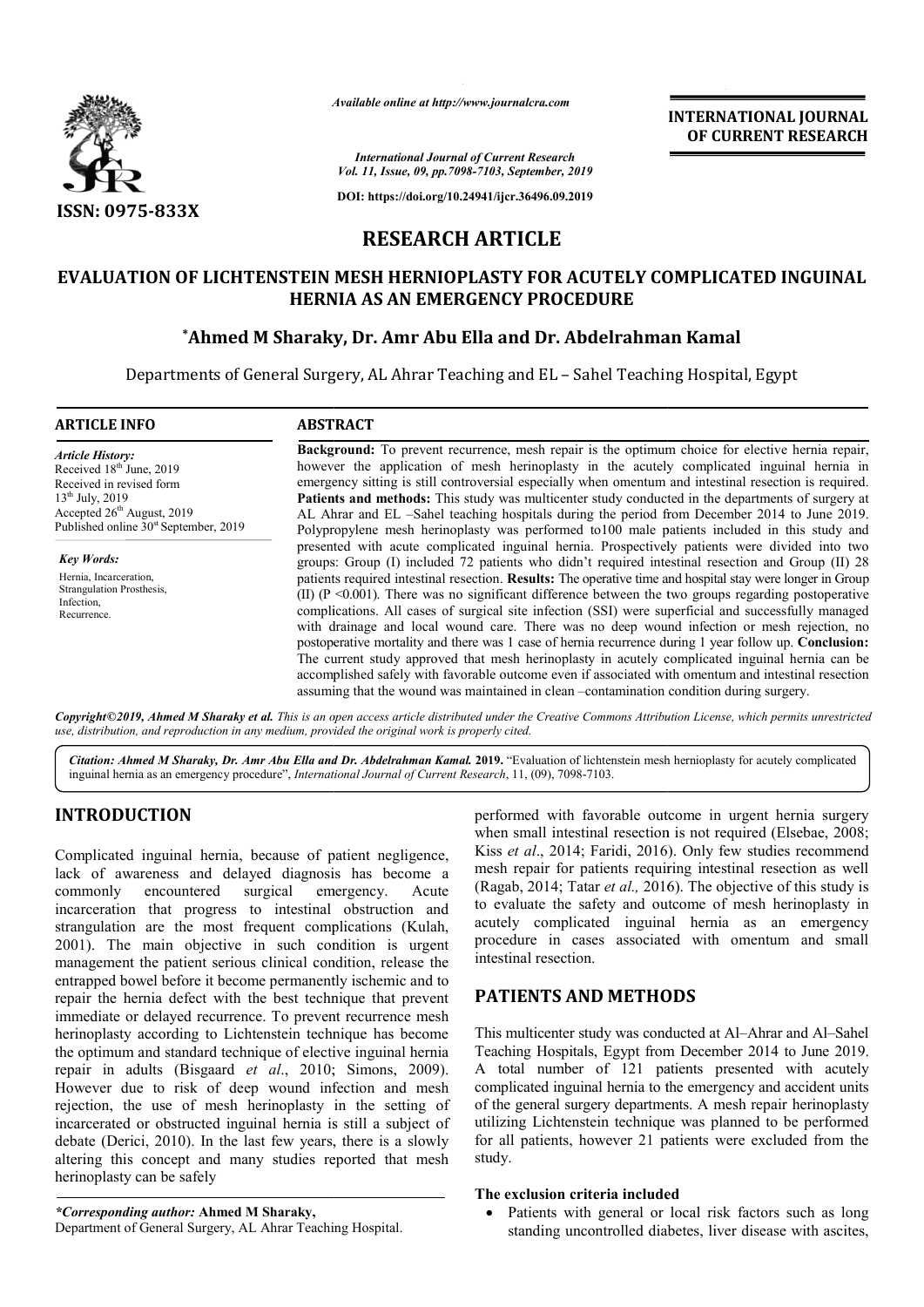chronic renal failure, clinical features of generalized peritonitis and patients with intraoperative finding of intestinal perforation. These associated factors may predispose to poor clinical outcome mostly deep wound infection and mesh rejection.

 Patients who were lost during the period of follow up. In this prospective non randomized study, informed written consent for surgery was taken from all patients. The patients were divided into two groups: Group (I) included 72 patients who didn't not required intestinal resection and Group (II) included 28 patients who required intestinal resection for irreversible ischemic omentum or small intestine. All patients were locally and systemically evaluated before surgery, they were clinically presented with painful incarcerated inguinal hernia with or without clinical features of intestinal obstruction. No manual reduction is attempted since manipulation may cause intestinal perforation. Time passed from the onset of symptoms caused by incarceration and hospital admission was estimated. Full chemistry in the form of complete blood picture, coagulation profile, random blood sugar, liver and kidney functions, electrolyte assay, abdominal plain X-ray erect and abdomino- inguinal ultrasound were urgently performed. Chest X-ray and electrocardiography (ECG) were performed to access the patients anesthetic risk.

Urgent surgery was planned to be performed within 4-6 hours after hospital admission. During this time optimization of the patients general condition with intravenous fluid therapy to correct dehydration, Ryle tube for intestinal decompression, rapid control of blood sugar in diabetic patients ,correction of electrolyte and acid- base balance disturbance was achieved. Preoperative sedation and prophylactic antibiotics, intravenous third-generation cephalosporin and metronidazole were given to all patients. The type of anesthesia was decided by the anesthesia specialist. Surgical intervention began with an inguinal incision, the hernia sac was approached and the operative field was protected from contamination by towels socked in diluted povidone-iodine. The fundus of the sac was explored, the toxic fluid was aspirated to avoid spilling into the operative field and for bacteriological assessment, the constricting ring was divided and the bands of adhesions within the sac was released. The contents of the hernia sac was examined, the gangrenous omentum is resected (Fig. 1) and the loops of the small intestine are checked so as not to miss a strangulated Maydl's hernia. Bowel appearance is noted including color, congestion, movement and contractility, intestine that was viable or restore viability after application of hot saline fomentations was reduced back gently into the abdominal cavity. Gangrenous intestine was resected and anastomosis was done using two layer sutures. Occasionally the inguinal incision was extended laterally by dividing only the skin and external oblique aponeurosis with retracting the internal oblique and transversus abdominis muscles laterally ,this provides further exposure thus intestinal resection and anastomosis can be performed with simplicity.

#### **In all patients the following steps are applied to minimize the risk of operative field contamination:**

- Gentle handling and dissection of tissues ,the use of diathermy is kept to minimal.
- The intestinal resection- anastomosis was done away from the site of hernia mesh repair which is protected by towels
- Removal of any necrotic debris and frequent irrigation of the operative field with gentamycin 160 mg dissolved in 500 ml of normal saline solution.
- Exchange of the gloves, surgical towels and instruments after intestinal resection.

Once the hernial defect was closed, a tension free herinoplasty according to Lichtenstein technique was undertaken by applying polypropylene monofilament mesh over the fascia transversalis and behind the spermatic cord with splitting of the superior end of the mesh to wrap around the spermatic cord thus creating a new deep internal ring just admit the tip of the little finger, the inferior end of the mesh was extended to overlap the pubic tubercle for 2cm medially and fixed to the pubic aponeurosis. To avoid hematoma formation, 14-French vacuum suction drain was inserted in front of the mesh. Silk is not used to close the wound as it may cause stitch abscess and the wound is closed by interrupted monofilament proline 2/0 sutures

**Postoperative course and assessment of outcome:** All patients started to take oral fluids after resuming normal intestinal movement usually at the  $2<sup>nd</sup> - 3<sup>rd</sup>$  postoperative day. Intravenous antibiotics were continued till the day of hospital discharge however in Group (II) the antibiotic therapy was shifted in the 3<sup>rd</sup> postoperative day according to the results of bacteriological assessment. The vacuum drains where removed when the amount of serous discharge was less than 20 ml/day with prescription of oral antibiotics to all patients at the time of

discharge .The patients were followed up in the surgical clinic and the first visit was after 3days of discharge, wounds are dressed and observed for SSI and seroma formation. Removal of the sutures was done 12-14 days after operation. Clinical follow up every 3 months up to 1 year was performed to all patients for any clinical features of recurrence. In this study ,the primary outcome points were the rate of incidence of postoperative SSI, mesh rejection and the recurrence. The secondary outcome points were the operative time, length of hospital stay, morbidity and mortality. Statistical evaluation: Data were checked and analyzed by using (SPSS version 22).Data were expressed as frequency and percentage for categorical variables, Mean± SD for quantitive variables. Chisquared test and T test were used to find the difference between those with and without bowel resection. P<0.05 was considered statically significant.

### **RESULTS**

Mesh herinoplasty was planned to be applied for 121 patients in the study. However 21 patients were excluded, 6 patients due to peritonitis, 3 patients due to end stage hepatic failure with ascites, 2 patients with chronic renal failure, 2 patients with prolonged uncontrolled diabetes and 8 patients were lost during the period of follow up. 100 male patients included in this study. Patient's age ranged from24-78 years. The mean age was (59.9  $\pm$ 10.1). There was no statistical significance in relation to age as a factor affecting intestinal resection in complicated hernia(P0.07). Patients age and type of hernia are summarized in table (1). Clinically all patients had localized pain and tenderness at the hernia site. Abdominal and inguinal ultrasound was done for delineating the contents of the hernia sac, however it can not assess the viability of the intestinal contents. Table (2) show the pathology and the organs found during intraoperative intervention.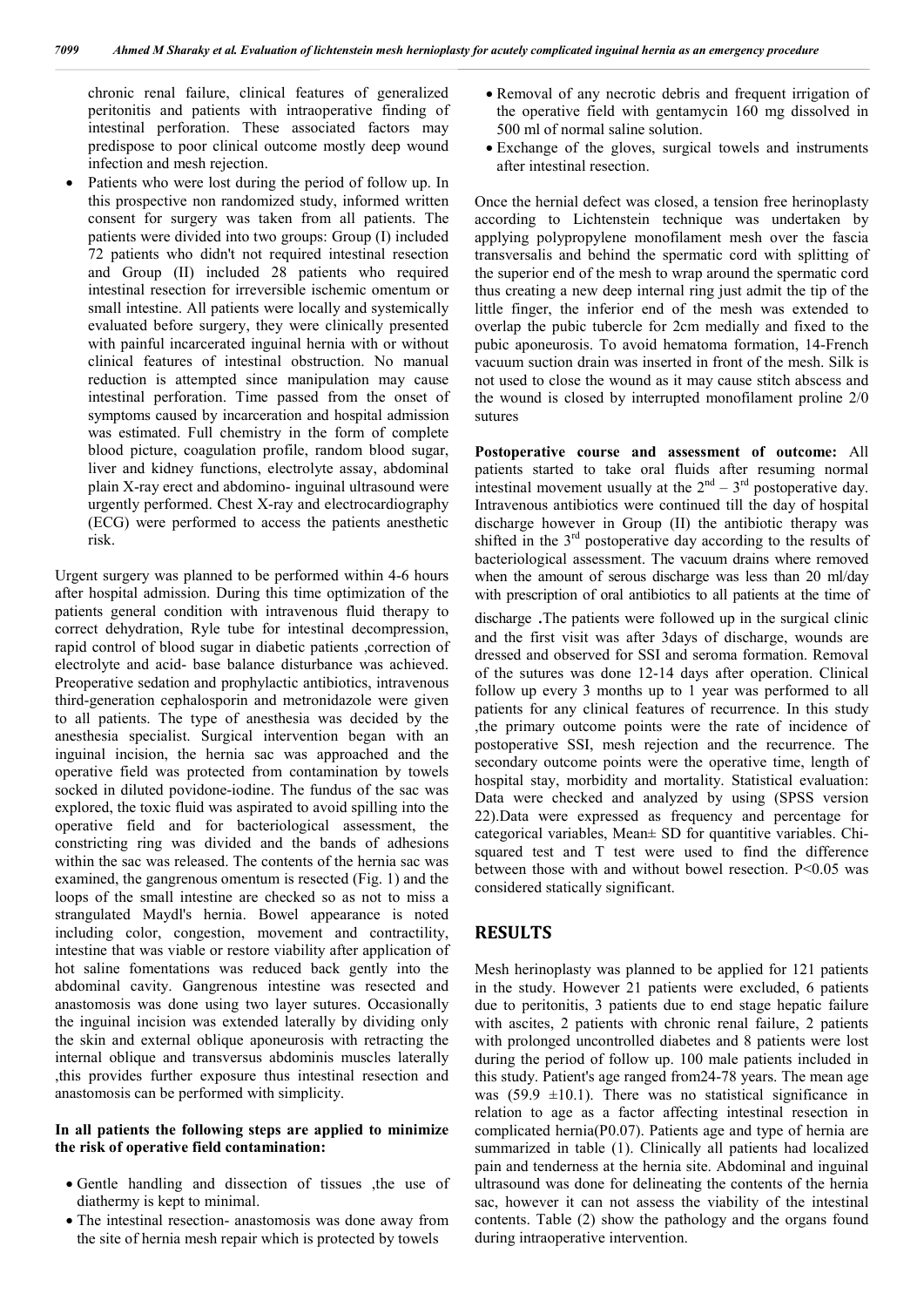

**Fig 1. (a) Preoperative photograph of a patient with acutely incarcerated inguinal hernia. (b): Intraoperative photograph of the hernial sac. (c): Incarcerated omentum. (d): Hernia repair using polypropylene mesh.**



**Fig. (2): (a) Photograh showing strangulated bowel loops. (b): Photograph of the same patient showing normal bowel apearance after release of the constricting agent**

**Table 1. Patients age and type of hernia in both groups of patients**

|                | Group (I) no bowel resection $N = 72$ Group(II) bowel resection $N = 28$ |              | P value |
|----------------|--------------------------------------------------------------------------|--------------|---------|
| Age(mean SD)   | $56.1 \pm 10.0$                                                          | $60.0 + 9.1$ | 0.07    |
| Type of hernia |                                                                          |              |         |
| Indirect       | 62                                                                       | 24           | 0.95    |
| Combined       |                                                                          |              | 0.75    |
| Direct         |                                                                          |              | 0.73    |

| Table 2. Intraoperative pathological findings among both groups of patients. |  |  |  |  |
|------------------------------------------------------------------------------|--|--|--|--|
|------------------------------------------------------------------------------|--|--|--|--|

|                              | bowel resection<br>Group (I)<br>no |      | Group $(II)$ |          |         |
|------------------------------|------------------------------------|------|--------------|----------|---------|
|                              | N                                  | $\%$ | N            | $\%$     | P value |
| Type of hernia               |                                    |      |              |          |         |
| -Incarcerated                | 26                                 | 36.1 | 0            | 0.0      | < 0.001 |
| -Obstructed                  | 40                                 | 55.6 | 0            | 0.0      | < 0.001 |
| -Strangulated                | 6                                  | 8.3  | 28           | $*100.0$ | < 0.001 |
| Contents of the hernial sac  |                                    |      |              |          |         |
| -omentum                     | 6                                  | 8.3  |              | 7.1      | 0.84    |
| -omentum $&$ small intestine | 30                                 | 41.7 | 6            | 21.4     | 0.058   |
| -small intestine             | 34                                 | 47.2 | 20           | $*71.4$  | 0.029   |
| - sigmoid colon              |                                    | 2.8  | 0            | 0.0      | 0.92    |

j.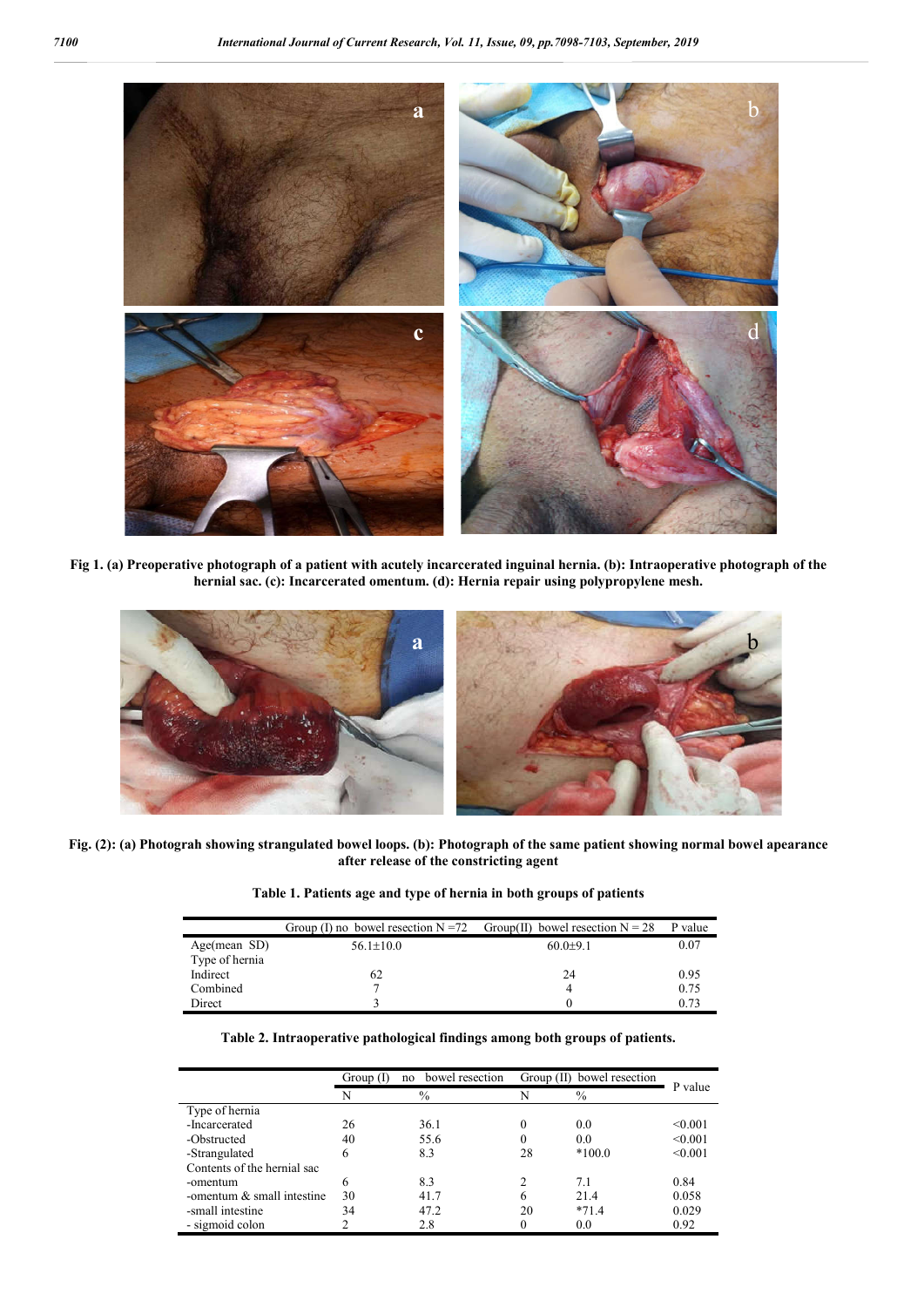| Time passed from the onset of symptoms of incarceration and admission to hospital |    | $Group(I)$ no bowel resection |       | Group (II) bowel resection |         |
|-----------------------------------------------------------------------------------|----|-------------------------------|-------|----------------------------|---------|
|                                                                                   |    | $\frac{0}{0}$                 |       | $\%$                       | P value |
| 6 hours                                                                           | 46 | 63.9                          |       | $_{0.0}$                   | < 0.001 |
| 6-12hours                                                                         | 20 | 27.8                          |       | 14.3                       | 0.15    |
| $12-24$ hours                                                                     |    | 5.6                           | $*10$ | 35.7                       | < 0.001 |
| More than 24 hours                                                                |    |                               | $*14$ | 50.0                       | < 0.001 |

#### **Table 3. Time passed from the onset of symptoms of incarceration and admission to hospital**

**Table 4. Operative time and length of hospital stay in both groups of patients**

| Operative time      |               | Group $(I)$ no bowel resection | Group (II) bowel resection | P value |         |
|---------------------|---------------|--------------------------------|----------------------------|---------|---------|
|                     | $\frac{0}{0}$ |                                | $\%$                       |         |         |
| 1 hour              | 43            | 59.7                           |                            | 10.7    | < 0.001 |
| 1 and half hour     | 29            | 40.8                           |                            | 21.4    | 0.07    |
| 2 hours             |               | 0.0                            | 19                         | 67.9    | < 0.001 |
| Hospital stay(days) | $3-4$ days    |                                | 5-7 days                   |         |         |
| $X \pm SD$          | $3.5 \pm 0.4$ |                                | $6.1 \pm 0.8$              | < 0.001 |         |

**Table 5. Shows the complications of emergency herinoplasty**

| Complications                                        | $Group(I)$ no bowel resection $N=72$ |       | $Group(II)$ Bowel resection N=28 |      | Total     | Percentage    |      |
|------------------------------------------------------|--------------------------------------|-------|----------------------------------|------|-----------|---------------|------|
|                                                      |                                      |       |                                  |      | $N = 100$ | $\frac{0}{0}$ |      |
| Superficial surgical Site infection (SSI) Cellulitis |                                      | 2.8   |                                  |      |           | 4%            | 0.66 |
| Purulent exudate                                     |                                      | $4 -$ |                                  |      |           | 3%            | 0.38 |
| Wound seroma                                         |                                      | 4.2   |                                  | 14.3 |           | 7%            | 0.17 |
| Scrotal edema                                        |                                      | 2.8   |                                  |      |           | 4%            | 0.66 |
| Mesh rejection                                       |                                      |       |                                  | 0.0  |           | 0%            |      |
| Hernia recurrence                                    |                                      | 0.0   |                                  |      |           | 1%            | 0.62 |

During surgery, in Group I incarcerated omentum was found in 36 patients. In 64 patients ischemic changes was observed in the small intestine which gradually returned to normal color and contractility within 5-10minutes after release of the constricting agent and application of hot saline fomentation. Incarcerated sigmoid colon was found in 2 patients as a part of sliding hernia, after release of the adhesive bands they restore viability and reduced back into the abdominal cavity. In Group II the 28 patients had necrotic omentum and small intestine without perforation but with irreversible ischemic changes that required resection anastomosis. As shown in table(3)the time passed from the onset of symptoms of incarceration and admission to hospital was an important factor in determining the need for omentum and intestinal resection and the difference was statistically significant (P<0.001). The operative time was significantly longer in Group II and this is explained by the time needed for resection and anastomosis. Also there was a significant difference between duration of hospital stay which was found significantly shorter in Group I (3-4 days) with no intestinal resection as compared to Group II (5-7 days) with omentum and intestinal resection which had longer hospital stay (P<0.001) Table (4). A total number of 18 patients had early postoperative complications which occurred in 8 patients in Group I (8%) and in 10 patients in Group II (10%). No anastomotic leakage was reported, there was no mesh rejection and no patient needed mesh removal. Late postoperative complications occurred in 1 patient in Group II (1%) in the form of hernia recurrence. There was no significant statistical difference in both groups in terms of postoperative complications (P>0.05) Table (5).

### **DISCUSSION**

Complicated inguinal hernia is a common surgical entity in the low and middle socio–economic patients.

This is mainly attributed to patient negligence and lack of awareness or delayed diagnosis. The presentation is usually in the emergency clinic with acute incarceration ,intestinal obstruction or strangulation and almost require urgent surgical intervention (Kulah, 2001). It is well known that the various types of primary tissue hernia repair are usually associated with high incidence of recurrence (Bisgaard *et al*., 2010). Every recurrence carry high risk of re-recurrence and specific complications like male sub-infertility and ipsilateral testicular atrophy due to prolonged compression of the cord structures by adhesions (Kulacoglu, 2011; Dudek-Warchol, 2018). To avoid recurrence, it is clear now that mesh herinoplasty is the optimum and standard technique for elective inguinal hernia repair where infection should be uncommon (Simons *et al*., 2009). On the other hand, for fear of infection there is still a discussion regarding the safety of mesh application during emergency surgical procedures (Derici *et al*., 2010). Many studies reported that mesh herinoplasty can be safely performed with favorable outcome in urgent hernia surgery when small intestinal resection is not required (Elsebae *et al*., 2008; Kiss *et al*., 2014; Faridi *et al*., 2016). Only few studies have recommended mesh use in emergency setting, where there is often surgical field contamination due to bowel involvement (Ragab, 2014; Tatar *et al*., 2016). In the current study we investigated the outcome of mesh herinoplasty in complicated inguinal hernia when there is omentum and small intestinal resection. In the study of Ragab (Ragab, 2014) mesh repair was done for 115 patients presented with acute strangulated inguinal hernia. The patients where divided into 2 groups, 84 patients who did not required bowel resection and 31 patients who underwent bowel resection. He found no significant statistical difference in regard to wound infection and the study concluded that in strangulated inguinal hernia intestinal resection can not be considered a contraindication for mesh repair.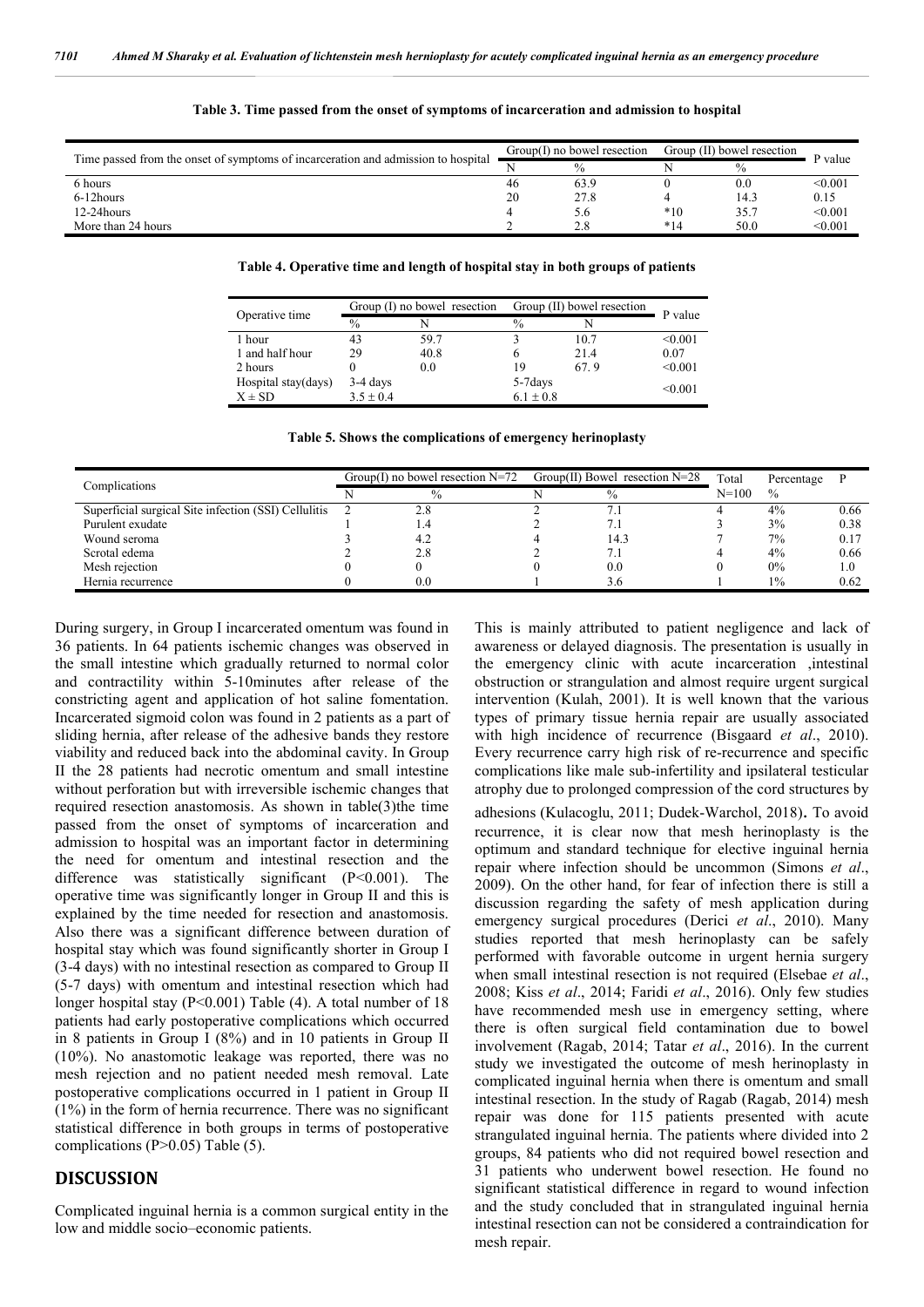Similar to the current study, Tatar *et al*. (2016) compared a resection group (15 patients) and a non- resection group (97 patient) using mesh repair of acutely incarcerated inguinal hernia , there was no statistical difference in regard to wound infection and seroma formation. Also in the study of Hentati *et al*. (2017) they found a similar results of SSI in mesh repair in both groups of no bowel resection and in bowel resection. In the current study the SSI occurred in7 patients (7%), 3 patients in Group I and 4 patients in Group II with no significant difference between the two groups $(P>0.05)$ . SSI was superficial and successfully managed with drainage and local wound care. No mesh infection and there was no mesh needed to be removed through the study period .The studies of Ragab (Ragab, 2014). Tatar *et al*. (2016) and Prakash *et al*., (2017) found nearly the same low incidence of SSI which was matching with our study. Based on many medical literature reports, the administration of antibiotic therapy to patients with incarcerated inguinal hernia with intestinal strangulation and/or concomitant bowel resection decrease the risk of SSI associated with mesh implant (Yerdel *et al*., 2001; Arianna Birindelli *et al*., 2017). In the current study preoperative intravenous antibiotics were given to all patients and continued till the day of hospital discharge with prescription of oral antibiotics to all patients till stitch removal. Deysine (Deysine, 2017) reported that 1gram of intravenous cefazolin administered 1 hour before surgery plus frequent irrigation of the operative field with a 80 mg gentamycin dissolved in 250 ml of normal saline solution yielded a remarkably low infection rate in elective inguinal hernia repair. .In the current study, during surgery instillation of gentamycin locally into the wound with frequent saline irrigation was applied.

Mesh repair for the patients with bowel resection is not contraindicated as long as the clean-contamination of the wound was maintained during surgery (Sawayama *et al*., 2014). In our study the operative field is protected from contamination by towels soaked in diluted povidone iodine and the resection anastomosis was done away from the operative field. The monofilament sutures are associated with lower surgical site infection rate (Isrealsson, 2013). In the current study to minimize the risk of infection, closure of skin was done using monofilament prolene. Malik and Rather (Altaf Ahmed Malik, 2018) stated that mesh herinoplasty is a safe option for incarcerated inguinal hernia repair, however patient selection is an important factors for the outcome. In the current study we excluded patients with general risk factors and patients with peritonitis or bowel perforation with frank contamination of the operative field. All of the above contributing factors may be responsible for the accepted final result of the SSI rate. Prolonged interval between the onset of incarnation and referral to the hospital increases the requirement of bowel resection significantly (Mustafa Ozbagriacik *et al*., 2015; Kulah, 2001). The duration of incarceration more than 24 hours appears to be significant risk factors for performing intestinal resection (Ivan Peši, 2015). The current study also demonstrated that late presentation to the hospital has a significant effect on the rate of intestinal resection. Time passed from incarceration till the hospital admission was significantly higher in Group II compared to that of Group I ( $P<0.001$ ). We observed that late presentation to the hospital was attributed to patients unawareness, initial admission in local clinics or small hospitals that lack a specific specialist .Clinically recurrence is presented as a palpable swelling with doughy or gurgling sensation or a defect in the abdominal wall at the site of previous surgical operation.

Unfortunately recurrence means a clear failure to cure and every effort should be made to avoid this complication. During the premesh era, it was estimated that tissue inguinal hernia repairs had a 10%-30% recurrence rate and it is clear that mesh repair is superior to tissue repair (Sri Vengadesh Gopal, 2013). Recent studies revealed that the use of prolene mesh in the emergency management of strangulated inguinal hernias with bowel resection is safe with no evidence of recurrence. In the study of Hariprasad and Teerthanath Srinivasin in 2017 (Hariprasad, 2017) emergency mesh herinoplasty was performed for 38 cases of complicated inguinal hernia and there was no evidence of recurrence during 6 month months follow up. In the study of Tatar (Tatar, 2016) applied to 112 patient relapse occurred in 1 patient after 1 year. In the current study the recurrence rate was 1% and occurred in 1 patient after 1year who was presented with a recurrent small asymptomatic hernia however he was satisfied with the final outcome. A recent study published by Shengjun *et al*., in 2018 stated that the use of prosthetic mesh repair in the management of acutely strangulated hernias is a rational choice based on the degree of bowel necrosis and operative field contamination and concluded that the use of prosthetic mesh seems to be safe in patients with strangulated bowel without perforation (Shengjun, 2018). This is matching with the current study. Conclusion: The current study approved that mesh herinoplasty in acutely complicated inguinal hernia can be accomplished safely with favorable outcome even if associated with omentum and intestinal resection assuming that the wound was maintained in clean –contamination condition

during surgery.

#### **REFERENCES**

- Altaf Ahmed Malik, Ajaz Ahmad Rather 2018. Mesh Herinoplasty in obstructed inguinal hernia. International Journal of Scientific Research, l7 (Issue-6ISSN): 2277 – 8179.
- Arianna Birindelli, Massimo Sartelli, Salomone Di Saverio, Federico Coccolini, Luca Ansaloni 2017. Update of the WSES guidelines for emergency repair of complicated abdominal wall hernias. *World J Emerg Surg*., 12: 37.
- Bisgaard T., Bay-NIelsen M., Kehlet H. 2010. Groin hernia repair in young males mesh or sutured repair? Hernia;14  $(5): 467 - 9.$
- Derici H., Unalp H., Nazli O. *et al*., 2010. Prosthetic repair of incarcerated inguinal hernias: is it a reliable method? Langenbecks Arch Surg; 395: 575 – 579.
- Deysine M. 2017. Infection control in a hernia clinic: 24 year results of aseptic and antiseptic measure implementation in 4,620 "clean cases", Hernia. 10: 25 – 29.
- Dudek-Warchol T., Glug W., Kurek A., Bombinski P., Warchol S. 2018. Testicular necrosis secondary to incarcerated inguinal hernia in male infants. *Dev Period Med.,* 22 (1): 65 - 70.
- Elsebae MM., Nasr M., Said M. 2008. Tension-free repair versus Bassini technique for strangulated inguinal hernia: a controlled randomized study. *Int J Surg*., 6 (4): 302 - 305.
- Faridi S.H., Aslam M., Ali W.M., Siddiqui B., Ahmed N.M.A. 2016. study of mesh repair in emergency inguinal hernia surgery. Surg Chron; 21 (1): 17 - 20.
- Hariprasad S., Teerthanath Srinivas 2017. Clinical study on complicated presentations of groin hernias *Int J Res Med Sci*., 5 (8): 3303 – 3308.